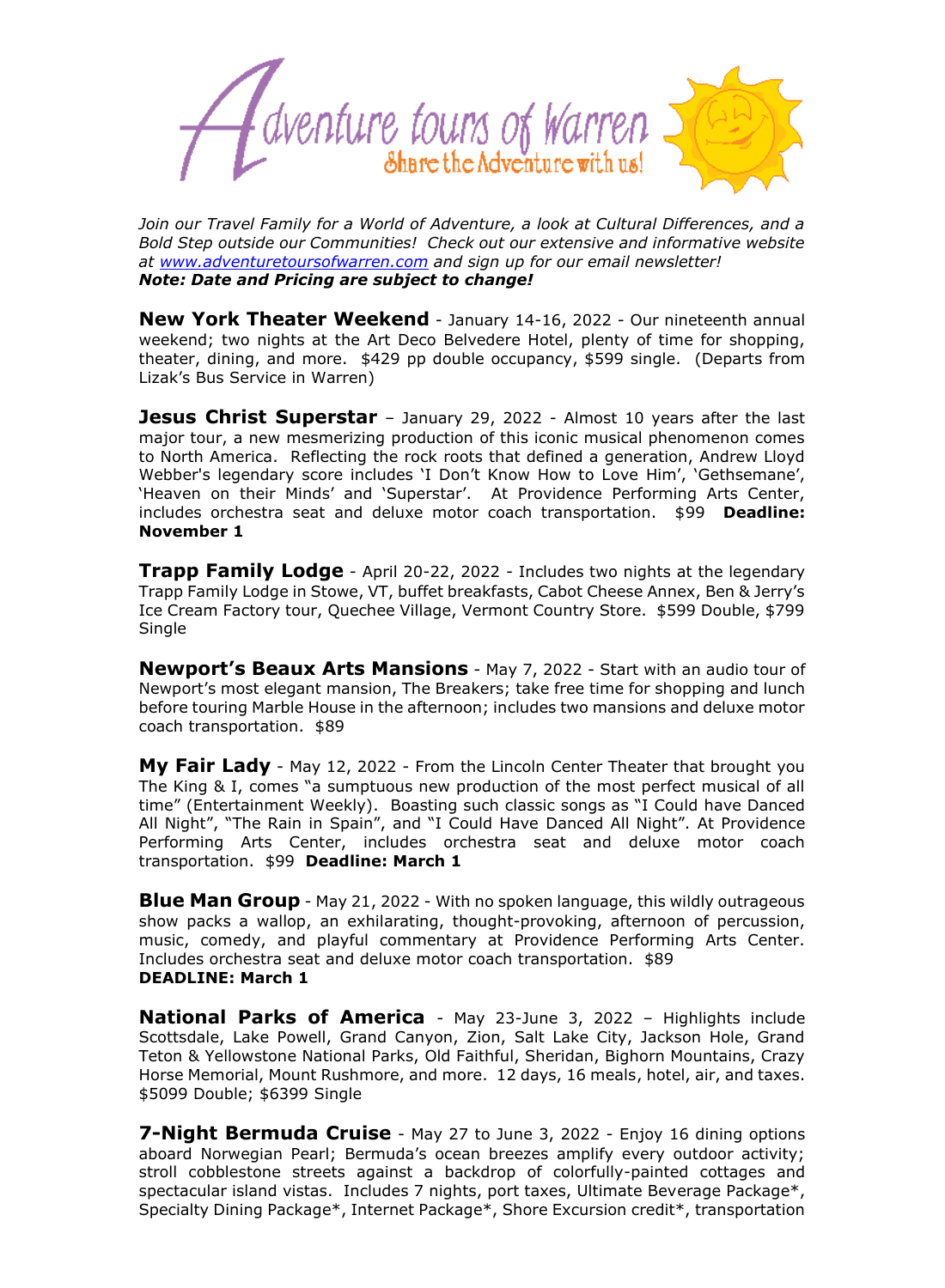to your ship from Warren, \$50 cabin credit, and more. (\*Inside cabins receive first two amenities only) Inside \$1499; Ocean view \$1699; Balcony \$2099

**Europe's Cosmopolitan Cities: Amsterdam, Brussels & Paris**  *featuring Floriade* - June 18-27, 2022 – Highlights include Amsterdam, a Canal Tour, Woerden, Brussels, a local food tour, Paris, a Seine River cruise, and Floriade, and more. Vibrant flowers and countless shades of green blanket the sprawling grounds of Floriade, a once-in-a-decade event that celebrates horticulture on an epic scale. 10 days, 12 meals, hotel, air, and taxes; passport required. \$4949 Double; \$5949 Single (Save \$200 per person if booked by December 19, 2021)

**The Colorado Rockies** - June 24-July 2, 2022 - Featuring National Parks and Historic Trains; Highlights include Denver, Rocky Mountain National Park, Colorado National Monument, Grand Junction, Canyonlands National Park, Durango & Silverton Narrow Gauge Railroad, Mesa Verde National Park, Pikes Peak Cog Railway, Garden of the Gods, and much more. 9 days, 11 meals, air, and taxes. \$3299 Double; \$3999 Single

**Bronx Zoo Adventure** - June 25, 2022 - Cutting-edge exhibits with over 4,000 animals, Congo Gorilla Forest, Wild Asia Monorail, Jungle World, Tiger Mountain, Asian Rain Forest, and more; includes the Total Experience Package Admission to the Zoo, all day park shuttle pass, and deluxe motor coach transportation from Lizak Bus Service. **Important: You must show proof of vaccination for rides or indoor exhibits; masks required.** \$110 Adult (\$105 Child 12 and under)

**Highlights of Norway** - July 1-9, 2022 - Your spectacular journey to the land of mountains, glacial fjords, legends, and charming people includes Oslo, Stave Church, Flåm Railway, Sognefjord, Briksdal Glacier, Geirangerfjord cruise, Bergen, and more. 9 days, 12 meals, hotel, airfare, and taxes; passport required. \$4599 Double; \$5299 Single (Save \$200 per person if booked by January 2, 2022)

**Hawaiian Adventure** - July 7-16, 2022 - Three Islands featuring Oahu, Big Island, and Maui; highlights include Waikiki Beach, Pearl Harbor, Oahu's North Shore, Hawai'i Volcanoes National Park, Kona highlights, Fern Grotto, Iao Valley, a Polynesian Luau, and much more. 10 days, 13 meals, hotel, air, and taxes. \$5299 Double; \$6999 Single (\$200 discount if booked by January 7, 2022)

**Cape Cod Canal Cruise** - July 9, 2022 - Leave the complexity of daily life behind as you join us for a three-hour Cape Cod Canal Cruise; includes deluxe motor coach transportation, Hy-Line cruise, and lunch at Lindsey's in Buzzard's Bay. \$99

**Alaska Discovery Land & Cruise** - July 26-August 6, 2022 - Highlights include a 7-night Princess Cruise, Fairbanks, Anchorage, Mt. McKinley, Luxury Domed Rail, Denali National Park, a Tundra Wilderness Tour, Whittier, Hubbard Glacier, Glacier Bay, Skagway, Juneau, Ketchikan, Inside Passage, and more. 12 days, 26 meals, hotel, cruise, airfare, port charges, and taxes; passport required\*\*. Inside \$5,453, Outside 6,653, Balcony \$6,853. (Book an Outside cabin and receive an upgrade to Balcony cabin at no extra charge\*)

**Boothbay Harbor Vacation** - August 16-19, 2022 - Four glorious days in Maine, a perennial favorite; includes Wiscasset, three nights at the Boothbay Harbor Inn, one dinner, three breakfasts, harbor cruise, Freeport, and free time to explore fabulous Boothbay Harbor. \$699 double; \$899 single; \$659 triple

**Exploring Britain & Ireland** - September 11-25, 2022 - Featuring England, Ireland, Scotland, and Wales; Highlights include Edinburgh, York, Stonehenge, an Afternoon Tea, Bath, Wales, Cardiff Castle, a Welsh Evening, Waterford, Blarney Castle, Killarney, the Ring of Kerry, a Jaunting Car ride, Dublin, a traditional Irish Night, and much more. 15 days, 20 meals, hotel, airfare, and taxes; passport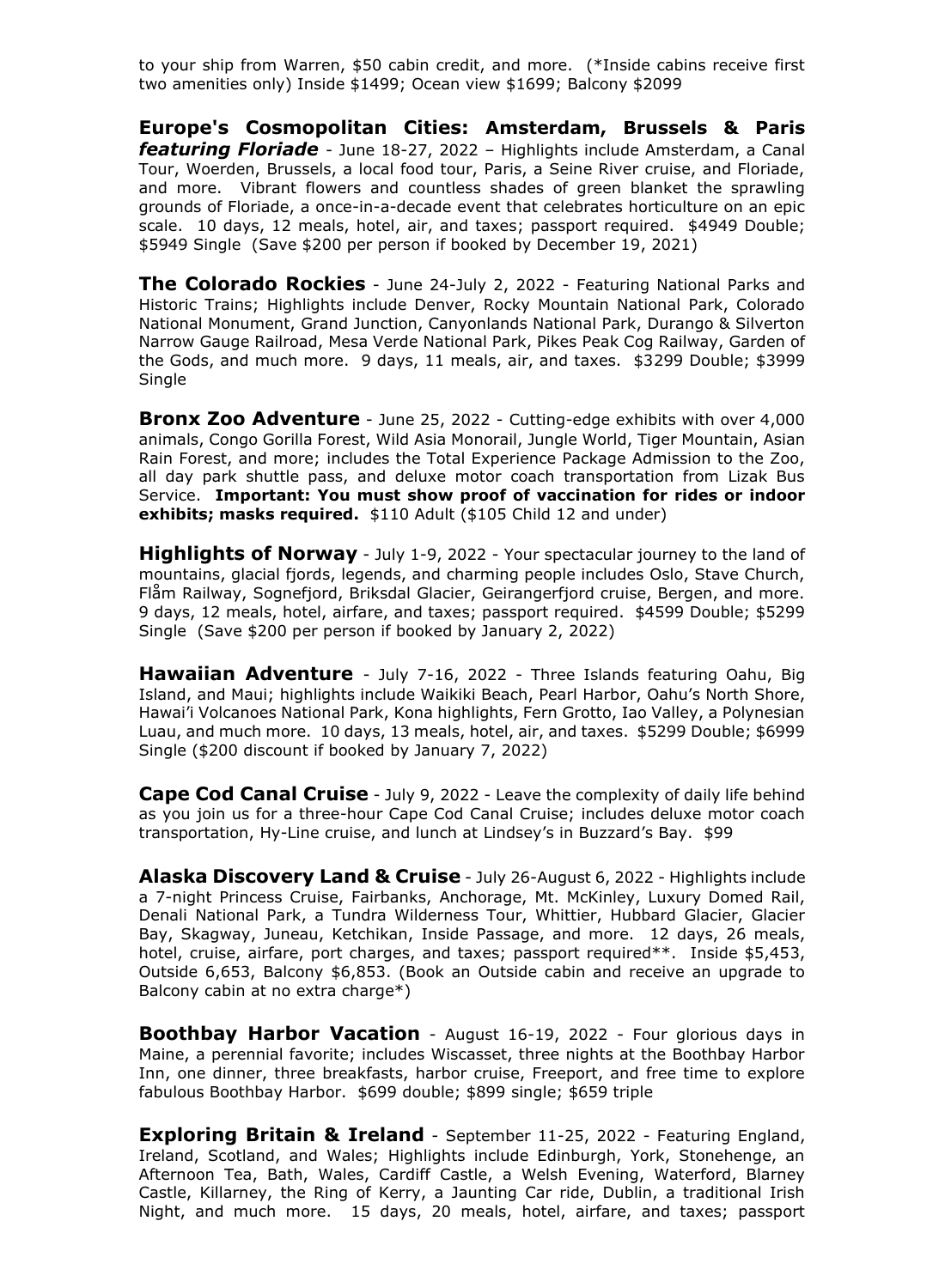required. \$5299 double; \$6499 single; \$5249 triple. (Save \$200 per person if booked by March 11, 2022)

**Discover Switzerland, Austria, & Bavaria** *with Oberammergau*  **Passion Play** - September 24 - October 3, 2022 - Highlights include the Château de Chillon, Montreux, Golden Pass Panoramic Train, Gstaad, Lucerne, Innsbruck, Austrian Alps, Salzburg, Mirabell Gardens, St. Peter's Restaurant, Bavaria, Oberammergau Passion Play, Linderhof Palace, Neuschwanstein Castle, and more; 10 days, 14 meals, hotel, air and taxes; passport required. \$5199; \$6449 single

**America's Cowboy Country** - October 1-9, 2022 - With Optional Badlands National Park Post Tour Extension; featuring Salt Lake City, Grand Teton National Park, Yellowstone National Park, Buffalo Bill Center of the West, Deadwood, Custer state Park, Crazy Horse Memorial, Mt. Rushmore, and much more. 9 days, 12 meals, air, and taxes. \$3299 Double; \$4199 Single (\$50 discount if booked by April 1, 2022)

**California Dreamin': Monterey, Yosemite, & Napa!** - September 26- October 3, 2022 - Optional 2-night San Francisco post tour extension; Highlights include Monterey, a Scenic 17-Mile Drive to Carmel, Yosemite National Park, Sacramento, Lake Tahoe Scenic Cruise, Napa Valley Vineyard Tour and Wine Tasting, San Francisco, and more. 8 days, 12 meals, hotel, air, and taxes. \$3199 Double; \$3999 Single; \$3169 Triple (Save \$200 per person if booked by March 26, 2022)

**Exploring Greece and Its Islands** – October 9-24, 2022 – Featuring Classical Greece, Mykonos & Santorini; trip includes Athens, The Acropolis, Parthenon, Méteora, Delphi, Olympia, Mycenae or Nafplio, and Ancient Akrotiri, and more. Cultural opportunities: Greek Farm Visit, Dance Class, and Cooking Class. 16 days, 23 meals, hotel, airfare, and taxes; passport required. \$5749 Double; \$6649 Single (Save \$150 per person if booked by April 10, 2022)

**San Antonio Holiday** - December 1-5, 2022 - Featuring Mission San José, The Alamo, Fredericksburg, National Museum of the Pacific War, El Mercado, Paseo del Rio Cruise, and much more. 5 days, 5 meals, air, and taxes. \$2199 Double; \$2699 Single (\$100 discount if booked by July 1, 2022)

**Classic Christmas Markets** - December 1-9, 2022 - Highlights include Oberammergau, Innsbruck, Munich, Black Forest, Strasbourg, Rothenburg, Würzburg, Nuremburg, Christmas Markets, and more; 9 days, 11 meals, hotel, air, and taxes; passport required. \$3099 Double; \$3449 Single\*. (Save \$100 if booked by June 2, 2022

**11-Night Eastern Caribbean Cruise** - March 10-23, 2023 - Sail the Caribbean aboard Norwegian Cruise Lines *Gem* for 11 days of sunshine, beaches, and island breezes; ports include New York, Puerto Plata Dominican Republic, St. Thomas, Philipsburg St. Maarten, Tortola, San Juan, and Grand Turk. 11 nights, port charges, taxes, Ultimate Beverage Package\*, Specialty Dining Package\*, \$50 Shore Excursion Credit\*\*, Internet Package\*\*, \$50 shipboard credit, motor coach transport to and from the ship; passports required. Inside cabin \$1599; Ocean View \$1799; Balcony \$2199 (\*Available for 1st and 2nd guest only; service fees apply; \*\*Ocean View cabins and above)

**7-Night Bermuda Cruise** - May 26 to June 2, 2023 - Enjoy 16 dining options aboard Norwegian Pearl; Bermuda's ocean breezes amplify every outdoor activity; stroll cobblestone streets against a backdrop of colorfully-painted cottages and spectacular island vistas. Includes 7 nights, port taxes, Ultimate Beverage Package\*, Specialty Dining Package\*, Internet Package\*, Shore Excursion credit\*, transportation to your ship from Warren, \$50 cabin credit, and more. (\*Inside cabins receive first two amenities only) Inside \$1599; Ocean view \$1799; Balcony \$2199